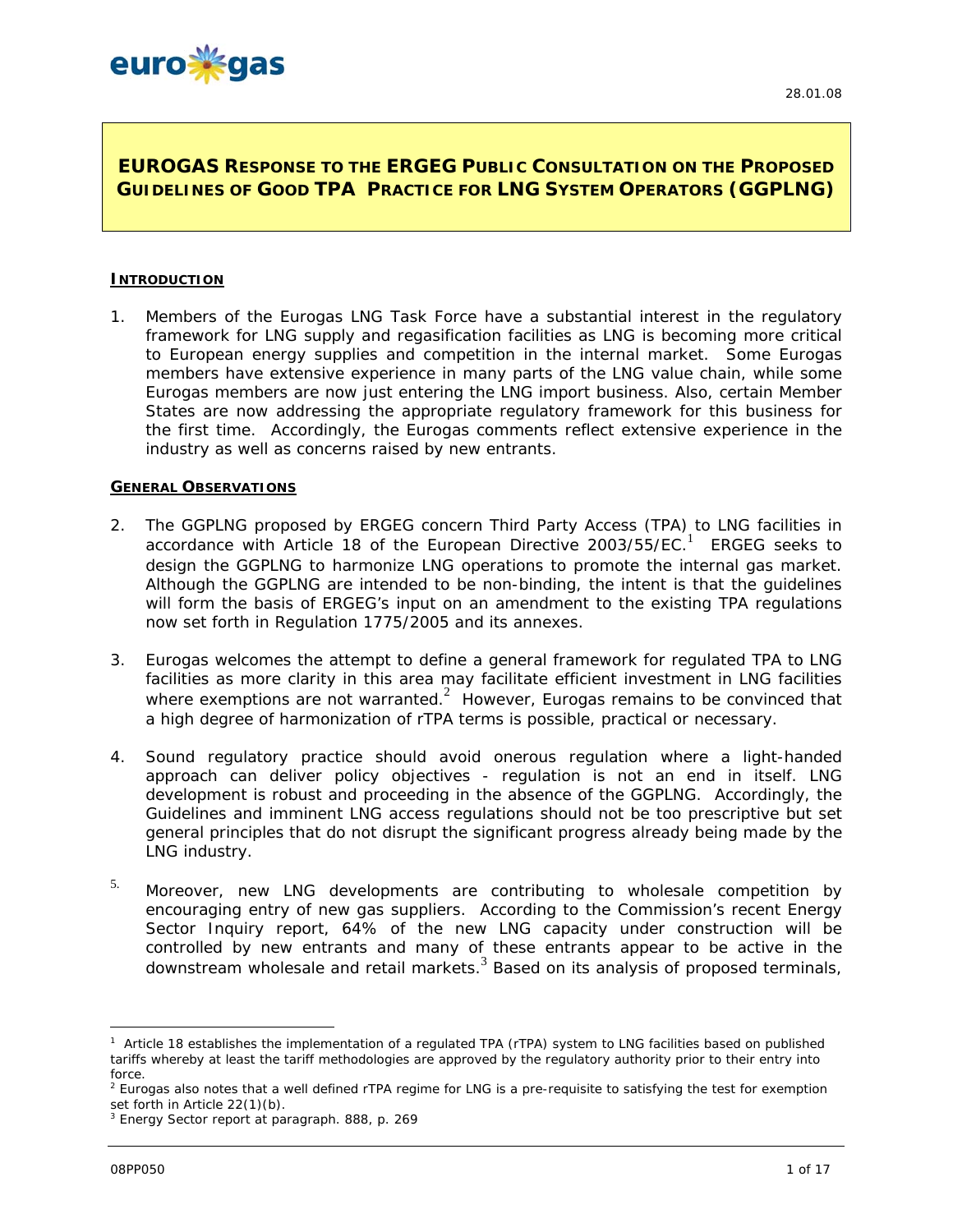

the Commission concluded that there is a "trend of entry of new players and therefore towards a greater degree of market integration and competition for EU gas markets"<sup>4</sup>

- 6. The Commission's Energy Sector Inquiry findings indicate that the most significant barriers to competition in the internal market for gas arise downstream of the LNG access points. These barriers may have an impact on the efficient development of LNG infrastructure and creation of an internal market that will allow re-gasified LNG to flow freely across borders. Accordingly, European policy makers and regulators should continue to build upon LNG success by resolving downstream issues that are critical to delivery of new LNG supply to the internal European market.
- 7. Eurogas also emphasizes that the LNG industry has certain attributes that must be considered when designing access terms (regulated terms or non-regulated terms). Specifically:
	- The global LNG industry has developed numerous operational, safety and commercial practices throughout the many years of operation and experience.
	- The industry is very competitive on a global basis and this robust competition continues to drive investment, innovation and technological advancement. Consequently, LNG suppliers will seek markets that offer the best prices, services and regulatory stability. Accordingly, competitive market conditions will drive development of effective terms of access to LNG facilities.<sup>5</sup> Guidelines should build on this by incorporating best practice and the experience of existing market participants in a set of general principles.<sup>6</sup>
	- Investment in a regasification facility is a significant investment but is a relatively small component of the LNG value chain. Accordingly, LNG suppliers may hold regasification capacity as an option embedded within a larger portfolio and may find it profitable not deliver gas to such facility on a regular (i.e., base load) basis.
	- Regasification facilities are, nonetheless, significant investments that require long term capacity and supply commitments to support development.
	- An LNG facility must manage stock levels (including boil-off) carefully in order to manage the shipping schedule and the LNG supply portfolio. Consequently, there is not the same degree of flexibility in the LNG value chain as with an interconnected pipeline network with line pack and storage.

<sup>4</sup> Id., at para. 889, p. 270

<sup>&</sup>lt;sup>5</sup> Eurogas members note that many markets, such as the USA, do not regulate LNG regasification facilities and that this is a factor that influences investment decisions.

<sup>&</sup>lt;sup>6</sup> Given the competitive environment, it is difficult to imagine how an LSO could be successful if it failed to "offer services that are compatible with the use of the interconnected gas transportation systems and facilitate access through cooperation with the Transmission System Operator (TSO)". See Draft GGPLNG section 4.3.1(140(a).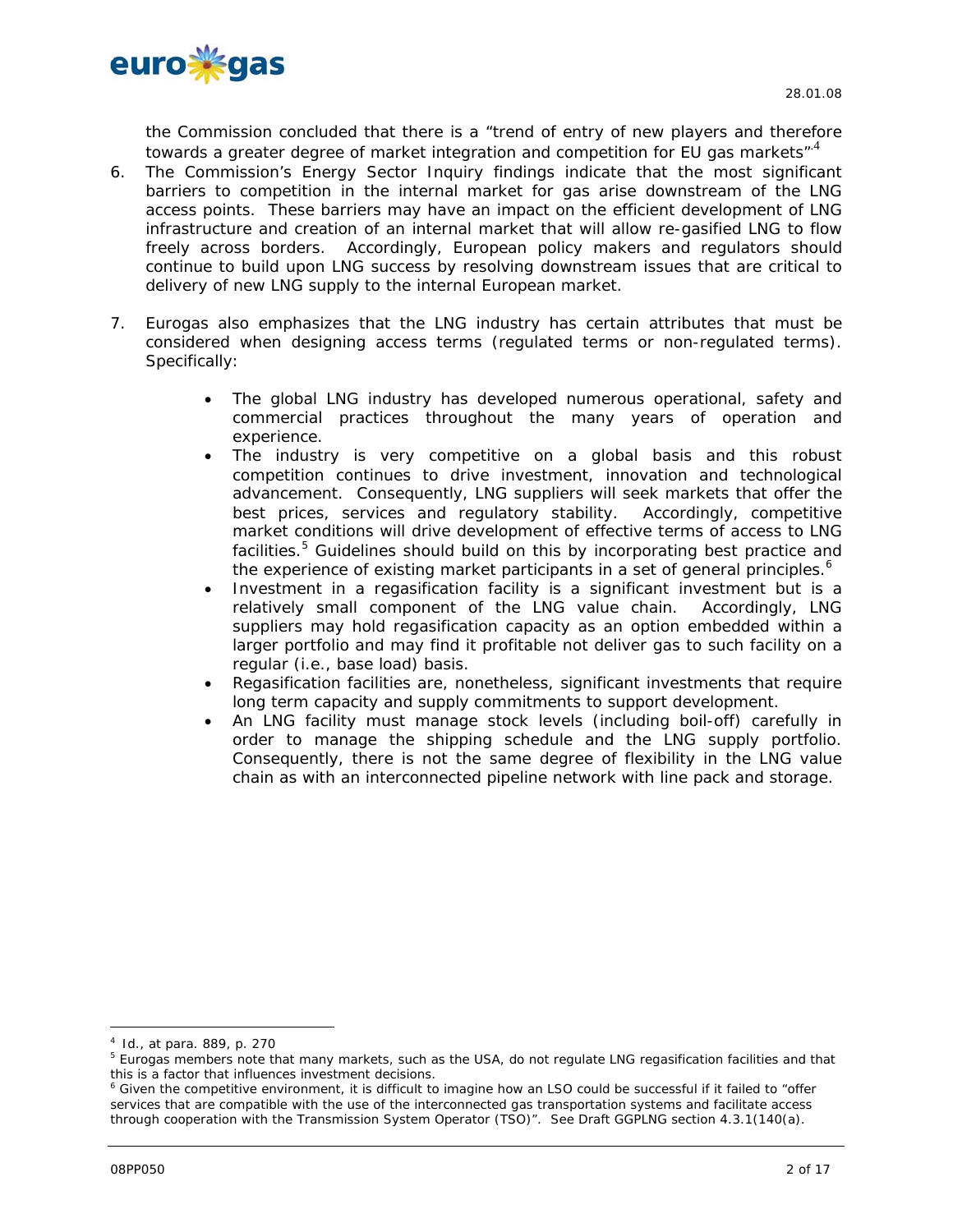

# **ERGEG GENERAL QUESTIONS**

- I. The GGPLNG aim is to boost effective, appropriately homogeneous and nondiscriminatory, third party access to European LNG terminals without being detrimental to new investments. How could TPA/harmonisation and investment be conciliated?
- II. The GGPLNG aims at facilitating harmonisation of services, procedures, conditions… in order to foster interoperability and facilitate access to regulated LNG facilities. To what extent is harmonisation of regulated access procedures convenient/possible? Which areas should be harmonised (i.e. transparency, network code procedures, balancing rules etc.)? Is the current degree of detail and prescriptiveness of the GGPLNG considered adequate? Is the need for common EU-wide requirements adequately balanced against the need for flexible rules?
- 8. Investment in regulated LNG regasification facilities can be promoted simply by establishing a stable regulatory environment that allows investors to earn a reasonable return on investment. Regasification facilities generally require long term ship or pay agreements to efficiently finance development of the asset. In addition, LNG suppliers and buyers require access to long term firm capacity to monetize large upstream investments. Therefore, LNG suppliers/buyers and LNG regasification developers enter into commercial arrangements that balance the relevant risks of investment. Establishing well defined rules of access and cost recovery *before commercial arrangements are made, not after,* will facilitate efficient investment.
- 9. It is important that these commercial arrangements are not frustrated or disrupted by well-intentioned rules designed to promote competition. For example, if access rules were designed to reserve capacity for "small shippers" or other new entrants, the cost of this capacity must not impose a penalty on the investors or primary users of the facility. Similarly, UIOLI and congestion management regulations should not negatively impact value, especially if they are imposed after investment has been made.
- 10. Given the significant differences between the regional European markets, it is very difficult to achieve a uniform level of harmonization among Europe's LNG market operators. Guidelines designed to harmonize general principles may lead to greater interoperability of the internal market whilst also respecting the different market circumstances and regulatory regimes of each Member State.
- 11. Some countries are heavily dependent on LNG for supply security while in others LNG is an opportunity to get new sources or to bridge temporary supply/demand gaps. Storage facilities always serve operational purposes but in some markets they are also used as strategic storage. Moreover, contractual provisions applicable to shippers regarding notifications, berthing requirements and unloading procedures have been designed for a specific terminal and may be difficult to replicate at another facility. Thus the Guidelines should focus on the general principles for regulated LNG facility access but be flexible enough to respect the various contractual arrangements in place and the unique circumstances of each Member State.
- 12. Harmonization, to the extent feasible, will continue to be driven by the competitiveness of the LNG supply industry. There is little practical value to imposing too prescriptive provisions since service design will be dictated by unique needs of the local market. For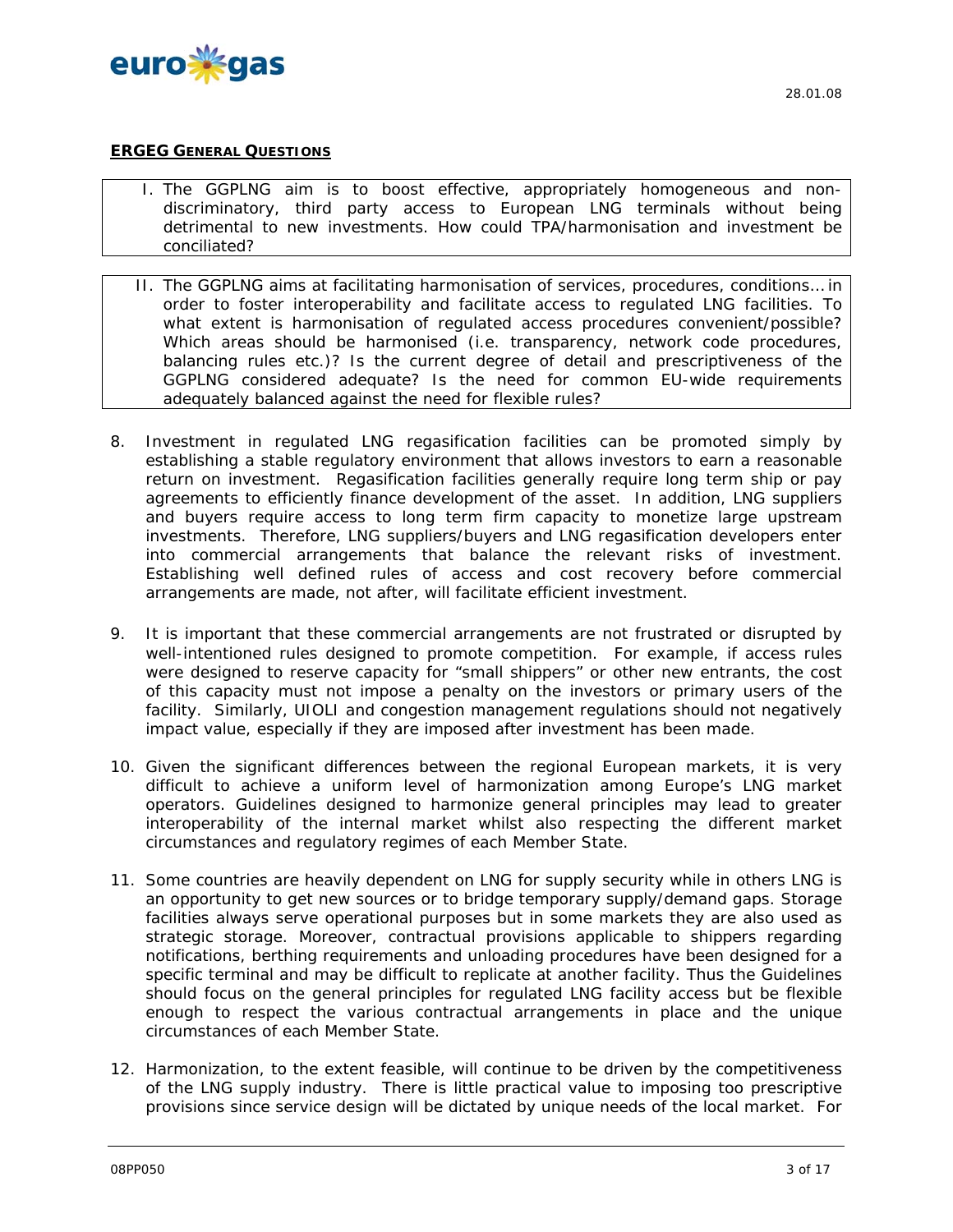

example, shipping times to various European markets vary significantly and thus warrant a different set of timings for nomination and scheduling. Moreover, global competition and experience has already resulted in a degree of harmonization in LNG practices, including ship vetting procedures, scheduling, loading and loading practices, credit vetting, gas blending techniques and use of Delivery Ex-Ship (DES) sales transactions. New LNG technologies, such as on–ship vaporization, will continue to evolve and alter the way in which the LNG industry operates.

- 13. Regulators should be less ambitious with regard to LNG harmonization requirements and focus on only a few areas that can add value. The internal market for gas can be promoted by standardizing the process (including the timing and nature of notification) for allocating firm capacity in LNG facilities and establishing a standard process for the type of LNG flow and capacity data to be disclosed to the market. In addition, the Guidelines should require Member State NRAs to set forth the detailed terms of rTPA, including principles of best practice designed specifically for each Member State. Furthermore, Member States should establish rigorous and transparent procedures for Article 22 exemption processes and should be required to clearly articulate how other provisions of the Gas Directive will apply to exempt LNG facilities.
- 14. Accordingly, the best way to reconcile rTPA access provisions, harmonization and investment is to recognize that harmonization will evolve if guidelines reflect general principles that allow flexibility to adapt to Member State requirements and differences among the terminals.
	- III. Considering the voluntary character of the GGPLNG it would be interesting to know what transitional effects you think the GGPLNG implementation could cause, and what could the implementation cost be in your particular case. Are you going to get benefits (commercial, decrease of management cost etc.) with the GGPLNG application?
- 15. So long as it is clear the GGPLNG applies prospectively to regulated LNG regasification facilities, Members should not experience any detrimental impact resulting from voluntary application. So long as the GGPLNG is voluntary, narrowly focused and flexible the cost of implementation for existing and proposed facilities should be minor. If the GGPLNG is used to compel retrospective changes to existing arrangements, this must be recognized by the national regulator when approving amended terms and conditions and assessing revised costs within the tariff methodology process. In some instances, affected parties may need to be compensated for certain restructuring costs incurred as a result of the change. It must also be clear that LNG facilities that have already received Article 22 exemptions are not covered by the GGPLNG.
- 16. Improvements in the process for allocating capacity and the improvement of LNG transparency may add some value to the operation of the LNG market and the wholesale market downstream of LNG regasification terminals, but it would be difficult to plausibly quantify on such benefits. The GGPLNG may also be some benefit to the Article 22 process because it will allow parties to use one general standard of regulation to establish that "the investment would not take place unless an exemption was granted".
- 17. However, the presence of the GGPLNG and its subsequent status as a mandatory regulation could add increased administrative costs to project development and use, but this may lessen over time as all parties, including regulators, increase familiarity with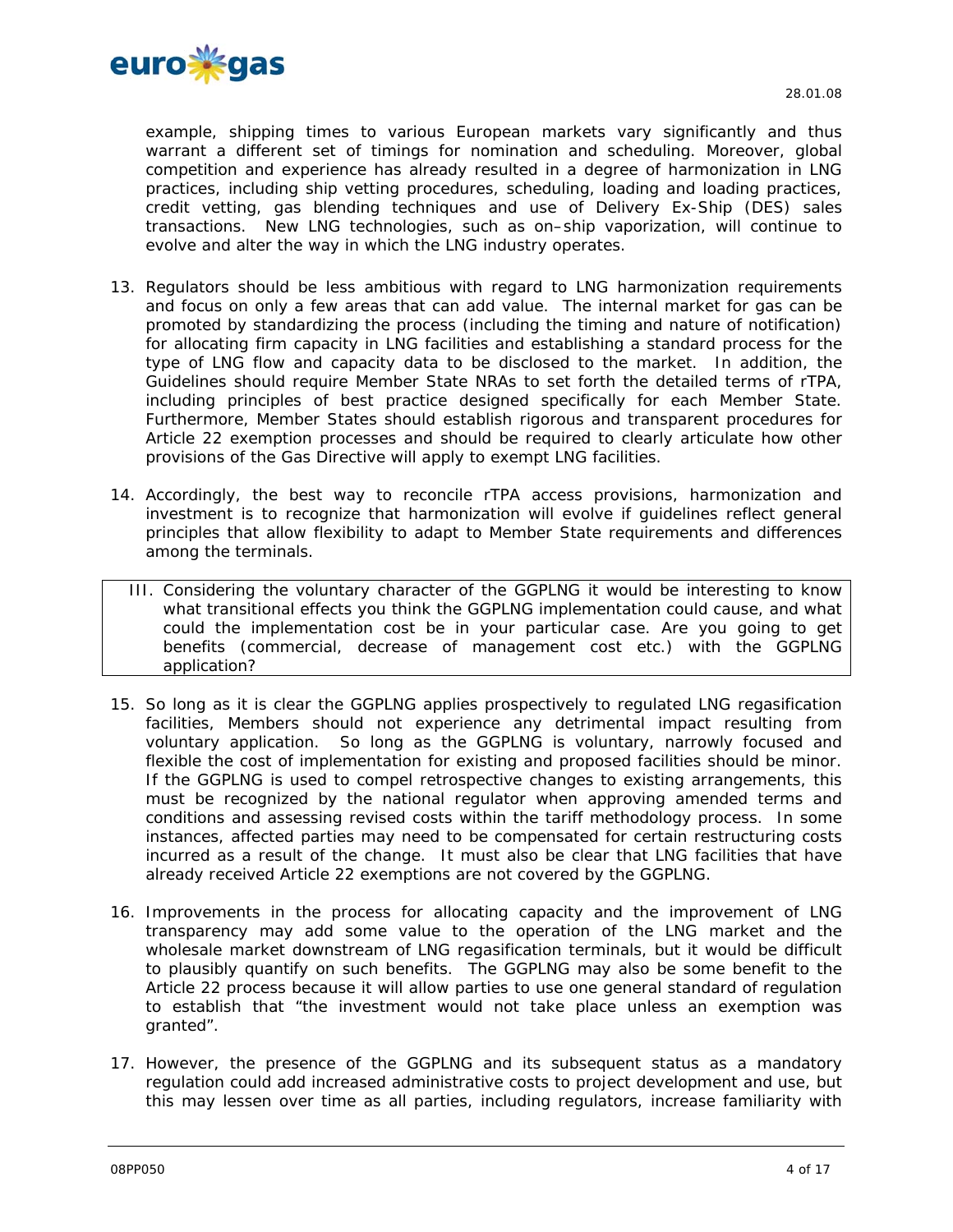

the GGPLNG. In addition, if unduly onerous provisions were adopted (e.g., restrictive UIOLI provisions) then the costs of having the GGPLNG could outweigh any benefit.

- IV. The GGPLNG do not apply to terminals exempted under Article 22 of Directive 2003/55/EC. In your view, could there be any value for regulators to use some recommendations in the GGPLNG as an input when adopting individual exemption decisions (for example, as approval requirements when granting a conditional exemption). If yes, please explain why and with regard to which aspects of the GGPLNG (e.g., services definition, transparency obligations etc.)?
- 18. Regulators may find some value using the GGPLNG when considering exemption conditions. For example, sections 5.3 (Congestion Management) and 6 (Transparency) may be helpful so long as applicants specify, and regulators expressly authorize, the precise conditions that satisfy the GGPLNG. Other provisions may be less directly applicable, although elements are still useful and informative for exempt facilities. However, regulators need to be mindful that application of rTPA terms to facilities that promote competition (i.e., that meet the exemption tests under Article 22) may be redundant, counterproductive and unnecessary. It seems incongruous that regulators would apply rTPA provisions to a facility that is exempt from rTPA.

#### **TARIFFS FOR ACCESS TO THE SYSTEM**

- V. The GGPLNG establish that tariff structure should be reviewed on a regular basis. Would the GGPLNG fix a minimum and/or maximum frequency for such a review? Which frequency(ies) should be the appropriate?
- 19. First, there appears to be no need for a separate mechanism for tariff setting principles applicable to LNG facilities. The general principles for tariff setting should apply equally to all regulated assets, such as storage, distribution and high pressure transmission. This section should reflect this by focusing on general principles.
- 20. Second, the frequency of review must reflect the unique circumstances of the relevant asset (including the financing arrangements) and regulatory framework of a Member State. For example, there may be a limited need to frequently review tariffs for an asset that has already been built and financed using long term debt as few cost variables would change over the life of the asset. We assume that LSOs will develop and finance an LNG facility on a stand alone basis using long term agreements to mitigate utilization risk of the facility and that this would be the case regardless of whether the facility is regulated or exempt. Under such circumstances, we see little need for a periodic review of tariffs and we would be concerned that such review could discourage investment.
- 21. However, we recognize that there are other ways to support capacity development, including the practice of requiring a percentage of a facility to be made available to third parties on a short, medium or long term basis. Such a practice may require a different approach to tariff setting and periodic reviews. Again, such issues can only be addressed by the individual Member States.
- 22. Regulatory stability is important for investors and system users. Member States should establish sound regulatory procedures in advance of tariff setting procedures. It is important that review processes are robust and transparent and that all interested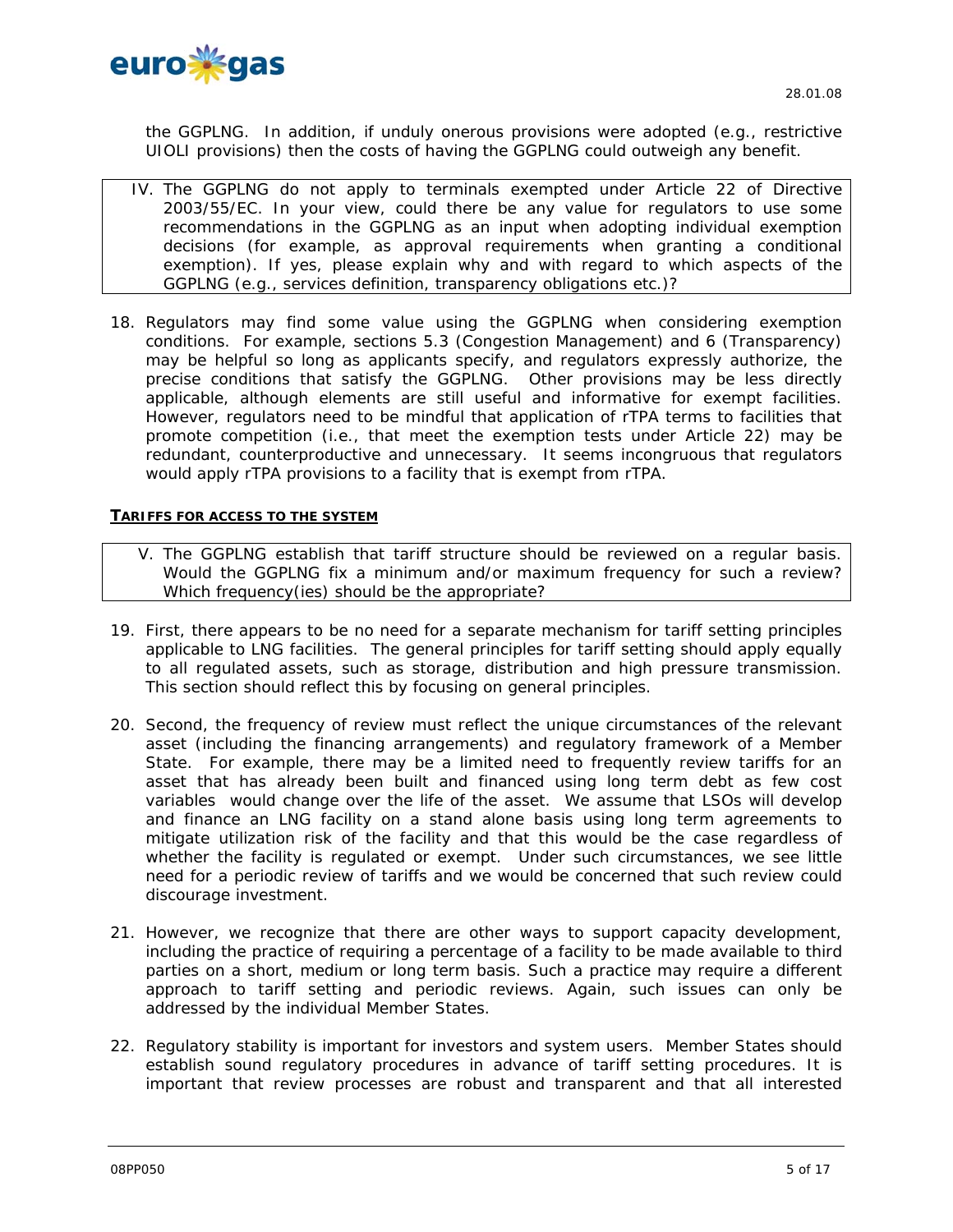

parties can participate in the procedure.<sup>7</sup> Tariff reviews conducted in the absence of robust procedural protections for investors and system users, could add costs to development due to increased regulatory risk.

# **TPA SERVICES**

- VI. The GGPLNG assume that there may be benefits for the liquidity of the capacity market and for the system efficiency in offering not bundled and interruptible services in addition to bundled and firm services17. Do market players agree with this statement? What could be your interest in offering/contracting not bundled services and/or interruptible capacity? What type of services should be offered as no-bundled? What type of services should be offered as interruptible? Should the GGPLNG be more/less prescriptive on these issues?
- 23. The trade of unbundled components of the TPA services is limited by the fact that the components are inextricably linked. For example, the use of operational storage and send out is limited by the need to physically unload a subsequent cargo to replace stock levels. Accordingly, a party seeking to purchase only send out capacity will also need to compensate the primary capacity holder for replacing the gas in store with a new cargo and such compensation would include price risk and lost option value. Although this is possible, the example highlights the difficulty in selling parts of the bundled LNG regasification service as separate unbundled components.
- 24. The creation of such services would certainly not hinder global trade or OTC development of LNG capacity products but many Eurogas members doubt the level of interest of offering unbundled access/capacity services at LNG facilities and even the possibility of offering interruptible regasification capacity. Many Members believe it is impossible to offer services that can be interrupted by the primary firm users of the system. However, there is the possibility of offering additional services to the primary capacity holders on a reasonable endeavors basis (i.e., increased daily send-out). Such services need to be defined and made transparent to LNG system users.
- 25. The offer of unbundled and interruptible storage services may be envisaged when the storage capacity at the LNG facility exceeds the operational needs of the facility and can be used for strategic purposes.
- 26. Regasification/send out is closely linked to the shipping schedule and the need to manage stock levels and disruption will likely have a negative impact on the shipping and liquefaction arrangements of the primary user. Therefore, creating an interruptible service requires more thought on the practical limitations given the inextricable link between the various components of the LNG service.
- 27. If, however, the GGPLNG insists that an interruptible service be established, standard tariff design and cost allocation practice should be adopted for this service. The tariffs for firm and interruptible service must be cost reflective and without cross subsidization. Thus, a percentage of the fixed costs of the asset should be allocated to the interruptible service category (ensuring no cross subsidy with firm users) and the LSO should be placed at risk for under-recovery of these costs due to the lack of use of the interruptible service.

<sup>&</sup>lt;sup>7</sup> In this regard, Eurogas urges adoption of its proposed Guidelines on Good Regulatory Practice.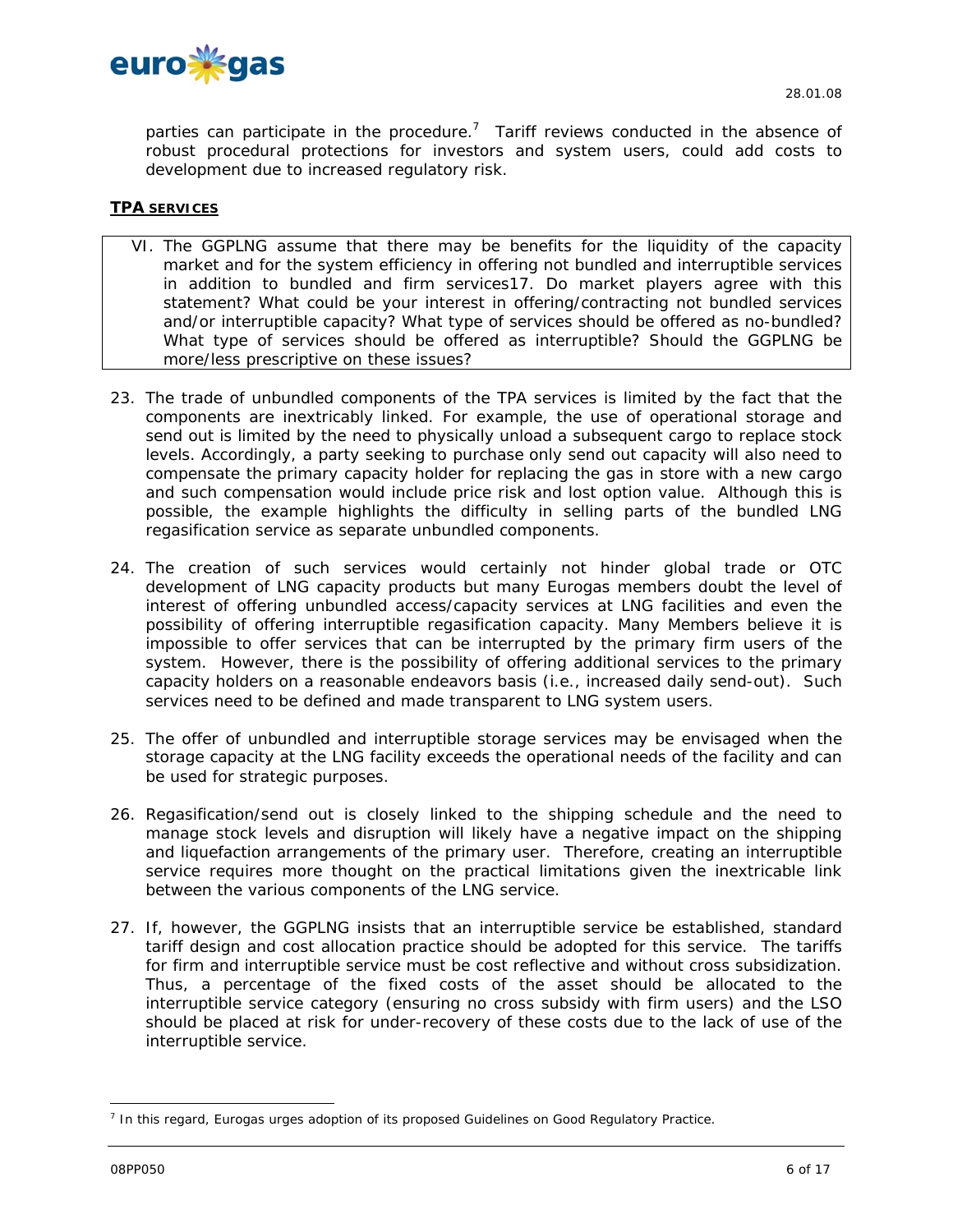

- 28. Experience thus far in the global LNG industry (including experience in Europe) indicates that secondary capacity trading and use of interruptible capacity has not yet emerged. The competitive global LNG supply industry is accustomed to using Delivery Ex-Ship transactions ("DES") to access different markets as these mechanisms are well developed and easier to accomplish for a variety of reasons, including safety. Moreover, the market value of secondary capacity is reflected in the DES price struck by the relevant parties and will reflect the scarcity or abundance of LNG regasification capacity.
- VII. The GGPLNG recommend that standard bundled services are defined after market consultation, especially concerning the flexibility included. In line with that, they emphasize the importance of taking into account the LNG facility's technical constraints. Do you agree with this approach? Would a more prescriptive approach regarding the parameters for the definition of standard bundled services and their flexibility be feasible and/or more appropriate?
- 29. The recommended approach is practical and appropriate as each facility and the relevant circumstances applicable in a Member State will dictate the nature of services to be made available. Rigorous and transparent consultation procedures will facilitate efficient and flexible design. A more prescriptive approach will be costly and unproductive. NRAs should insure that the services are reasonable, non-discriminatory and transparent. However, NRAs should be careful not to over step their authority by mandating prescriptive commercial terms that are not compatible with LNG industry requirements.
- VIII. According to the proposed GGPLNG, the LSO shall offer on the primary market longterm and short-term services at LNG facilities. Do you consider, from a TPA perspective, that any further guidance can/should be given with regard to a balance between long and short term services?
- 30. The GGPLNG is not sufficiently precise in its description of the nature or duration of short term services. Service design should be dictated by the requirements of the market and the impact on the efficient financing and development of LNG assets. If an LSO is required to offer capacity on a short term basis (e.g., 5 years) then the cost of this service, including the increased cost of capital associated with the increased risk of short term services, should be targeted to the users of the service and should not be subsidized by other long term users. As with tariff design for interruptible service, tariffs must be cost reflective and there should be no cross subsidies. Therefore, fixed costs should be allocated to the short term service and the LSO should be placed at risk for under-recovery for costs associated with short term services.
	- IX. Requests have been made during the July pre-consultation with stakeholders for specific standardised regasification contracts (e.g. front month contract) that aim to facilitate the trading of the regasified LNG on natural gas markets. What type of standardised services could be offered by the LSOs? To what extent would these services be compatible with technical constraints (e.g. available storage capacity), the efficient operation of each terminal and innovation in the offering of terminal services? How prescriptive should the GGPLNG be about standardised contracts?
- 31. It is not clear what is meant by a "front month contract". Stakeholders may be referring to a service whereby a 30 day uniform send out profile is achieved (referred to as a "rate-able" send out) in situations where different LNG shippers are using the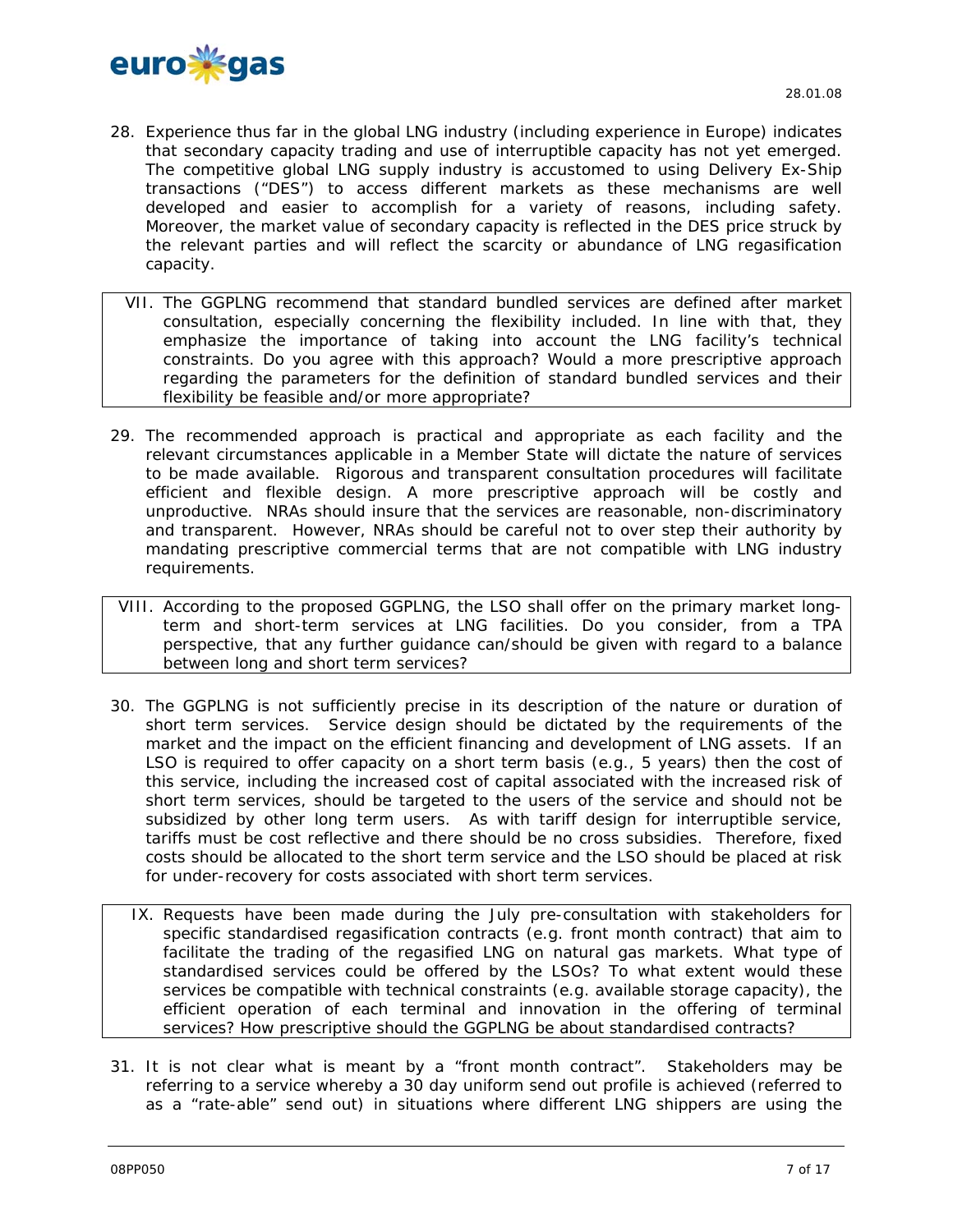

facility by alternating cargo deliveries during the month. Unless different LNG shippers agree to share LNG stock in storage, an alternating delivery schedule will compel each shipper to send out gas over a short period (typically 7 days) in order to make room in the storage tanks for delivery of the subsequent cargo. It is difficult for the LSO itself to offer this service as an LSO is not responsible for delivering physical volumes of LNG to manage the stock necessary to provide a rate-able service. Also, such a service may require additional tank space which may be expensive and difficult to build.

- 32. Such a service is desirable, but is extremely difficult to establish as there are many complex factors to be considered, including credit issues among shippers using the facility and the calculation of damages for failure to deliver. Moreover, the ability to offer the service is dependent on the nature of the storage facilities, the liquidity and volatility in the downstream wholesale markets and the reliability of subsequent LNG cargo deliveries. NRAs should hesitate to compel LSOs or LNG shippers to offer the service as that would effectively mean that NRAs are dictating commercial terms.
- 33. So long as multiple system users are able to transfer title to LNG in storage, there are often ways for the LNG shippers to swap positions in order to achieve the desired send out profile. Furthermore, there may be other ways to address this situation. Onshore storage facilities may be able to design services to manage LNG profile issues, LNG sellers may be able to design profiles to suit different down stream buyers, and the traded wholesale market may offer financial products to facilitate the off take profile needs of the market. In any event, the service should be established on a case by case basis taking into consideration the relevant circumstances of the market.

X. Considering that harmonised network codes should take into account specificities of each terminal, which issues could be common and under which conditions?

- *34.* There should be general principles on the process for allocating firm LNG capacity prior to the development of a new or expanded facility and for capacity that subsequently becomes available. Other than that, Eurogas members do not believe it is possible or desirable to strive for a high degree of harmonization of services among European LNG facilities.
	- XI. Electronic communication tools seem to be the most suitable means for the LSOs to exchange information with the terminal users. What type of platform could be needed? What services should be available on it (e.g. secondary market, nominations, etc.)? Should a simplified system based, for example, on fax transmission be envisaged in certain cases and, if so, when?
- 35. Electronic communication tools are surely the most efficient way for the LNG system users to exchange information with the LSO, in particular a web-based platform is the best way to nominate. But if a fax transmission accomplishes the task efficiently, Eurogas Members would have no objection.

XII. Even though several platforms already exist and software could be copied to a certain extent, the development of electronic communication tools represents a certain cost. Do you think the cost/benefit ratio would be acceptable?

36. The cost benefit of a software platform is a matter that is relevant to the tariff setting process. Decisions on any specific platform do not seem to be an appropriate subject for the GGPLNG to address.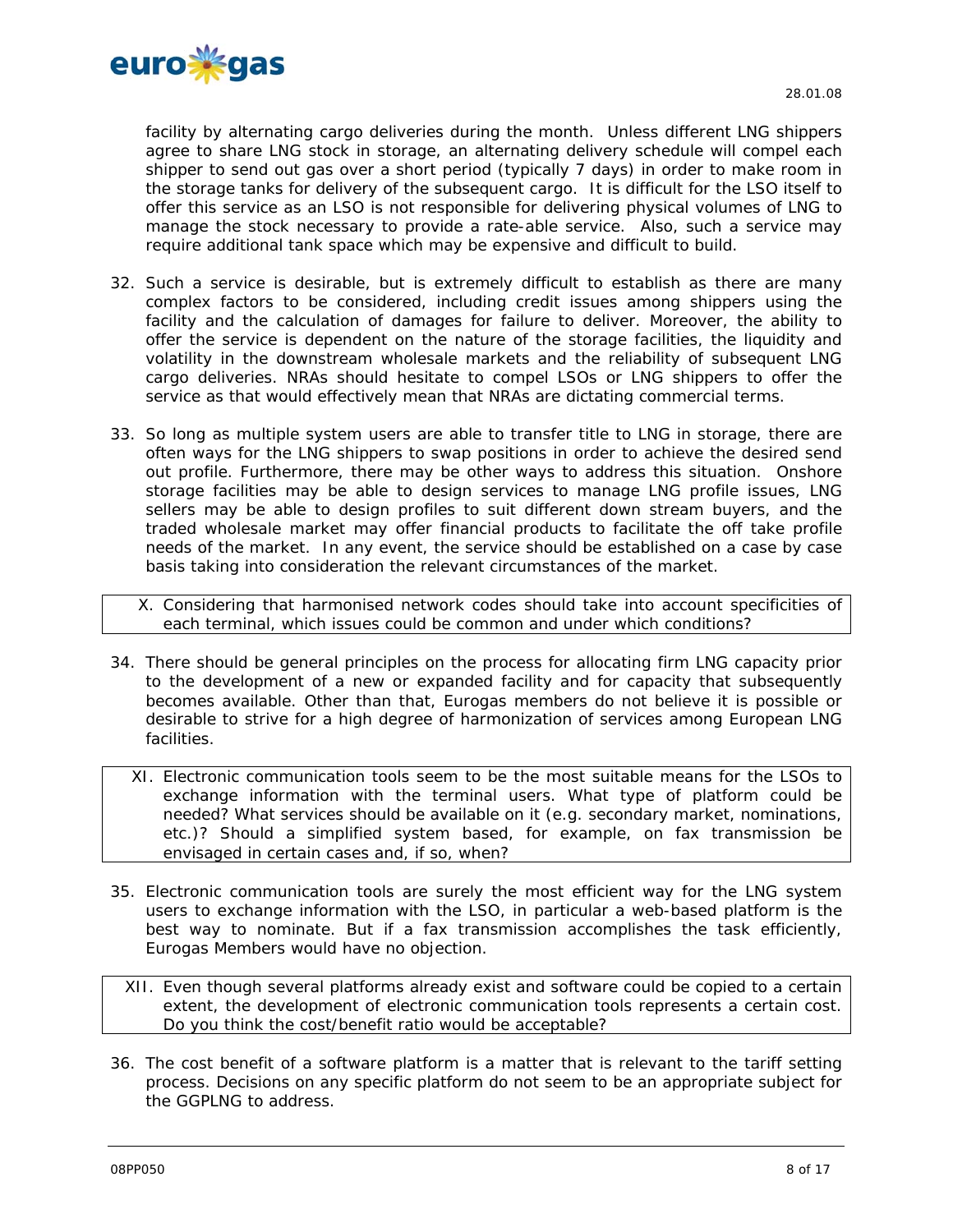

- XIII. The GGPLNG consider the cooperation between LSOs when putting in place compatible scheduling procedures in order to facilitate capacity trading and interoperability between European terminals. Do you think that such a harmonisation of scheduling procedures is desirable? Would it be necessary and proportionate to introduce some minimum harmonisation of these procedures within the GGPLNG to facilitate capacity trading and interoperability between European terminals? What requirements can be envisaged?
- 37. Regulated LSOs should strive to standardize scheduling procedures, including the establishment of a uniform start date for the prompt month as well as a uniform lead time for scheduling. Moreover, it would be helpful is the industry could utilize a standard unit of measure. These rules should be made transparent. However, NRAs need to recognize that the long experience in global LNG trade has already resulted in standardized scheduling procedures. Moreover, each market may require its own variation to accommodate unique circumstances.<sup>8</sup> Furthermore, procedures in place for existing facilities may be difficult to change without causing disruption.
- 38. NRAs should examine the scheduling procedures of regulated LNG facilities to determine whether they are reasonable, non-discriminatory and fit for purpose. NRAs should also be mindful that the scheduling procedures should not restrict the use of the capacity by the primary firm shippers, including the flexibility embedded in the service.

# **CAPACITY ALLOCATION AND CONGESTION MANAGEMENT**

- XIV. The GGPLNG propose some concrete solutions in order to implement the very general principles laid down in Regulation 1775/2005 (Articles 5.3. and 5.4). Comments on these issues would be most welcome:
	- Non discriminatory allocation rules for primary and secondary capacity are necessary to promote competition. The GGPLNG propose market-based solutions and other alternative mechanism as pro-rata or first-come-first-serve procedures. Should a reference to specific subscription procedures be included? Is there any other procedure that the GGPLNG should take into account?
	- Regarding congestion management, is the development of a secondary capacity market sufficient to optimise the utilisation of the terminal capacity?; and
	- Should the GGPLNG be more or less prescriptive regarding procedures to manage congestion in the terminals?
- 39. The allocation of primary capacity (both initial capacity and firm capacity that becomes permanently available) should be subject to more detailed procedural rules to ensure that the chosen allocation methodology and implementation of such methodology is non-discriminatory. Specifically with regard to auctions, the regulatory framework must clearly address situations where the auction results in an asset valuation that deviates from the underlying costs of the asset to be regulated.
- 40. In addition, the process needs to address models that require a certain percentage of firm primary capacity to be set aside for new entrants or short term services. Given the varied nature of individual Member States, the focus should be on development of

<sup>&</sup>lt;sup>8</sup> For example, the loading and shipping time from Algeria to parts of Spain is about 2 days, but is 3-4 days for the UK. In addition, gas quality and blending issues are different for each terminal and may require a different ship vetting and unloading procedure. Accordingly, scheduling processes must accommodate these differences.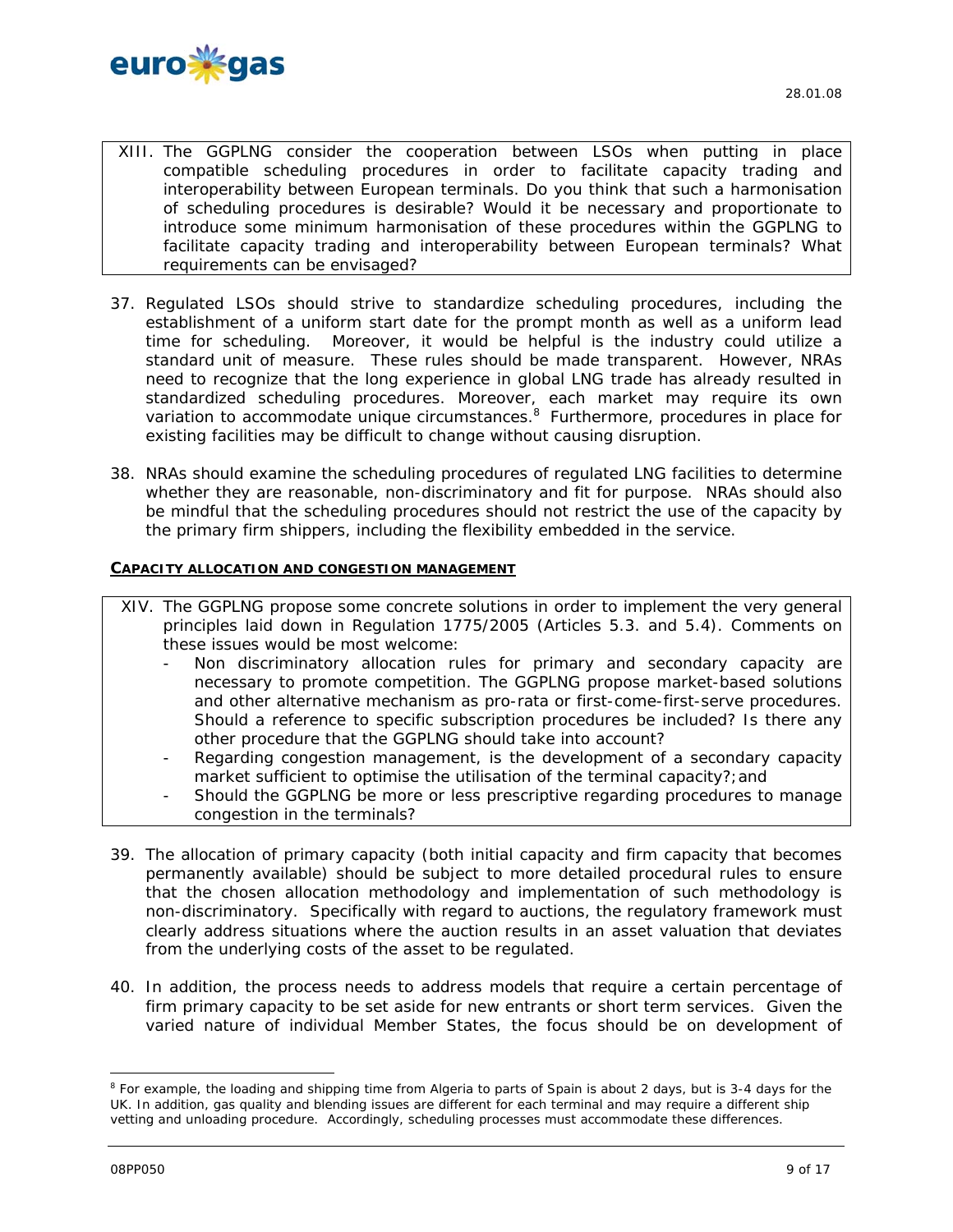

standard and robust allocation procedures rather than the details of the methodology itself.

- 41. The presence of a secondary capacity trading mechanism should not cause any negative impact on utilization of LNG terminal capacity. Optimal utilization will continue to be driven by global price signals and the use of DES transactions to access different markets around the world. The presence of prescriptive secondary capacity mechanisms designed by ERGEG will not change the incentives to flow cargoes to higher priced markets in other parts of the world and primary users should not be penalized for reacting to these market signals. Moreover, given the robust competitive global LNG market, DES transactions are market based, transparent and non-discriminatory and thus satisfy the requirement for allocating secondary capacity set forth in proposed section 31.
- 42. Accordingly, the GGPLNG must recognize the role that global prices have on LNG market flows when designing primary and secondary capacity allocation mechanisms. It should allow Member States and LNG suppliers to develop mechanisms appropriate for the circumstances present in its market.
	- XV. Reference is made to capacity that the holder is no longer able to use. An obvious example is the case of (unbundled) regasification capacity owned by a shipper who has no more gas in storage. What are the other cases where capacity could be categorised as no longer usable? Who must decide when a capacity holder is considered as no longer able to use the capacity?
- 43. The fact that a user has no more gas in storage (with the exception of minimum stock levels) does not necessarily indicate that the facility is unused as the shipper may be in the process of delivering a cargo to meet minimum stock levels. Generally, a facility is not being used if LNG is not being delivered to a facility when global market conditions suggest that LNG should be. However, circumstances are unique and should only be scrutinized by an NRA after the event, subject to placing the burden of proof upon the NRA that a facility was not being "used". There is a risk of creating presumptions of when a facility is "not being used" as such presumptions may impair the commercial arrangements made by primary capacity holders. National regulatory authorities should define "capacity hoarding" and clearly articulate the circumstances that will give rise to an investigation of such an offense. However, NRAs must recognize that capacity may go "unused" due to global price signals and other legitimate reasons and that these price signals may not be readily transparent.
- XVI. Regarding the allocation of capacity, the GGPLNG stipulate that the LSO might allocate the standard bundled LNG services with a priority upon not bundled services in order to maximise the use of the LNG facility. In your view, under what circumstances would it be appropriate to give such a priority to bundled services?
- 44. Because it is extremely difficult to use separate components of the LNG service, it is difficult to imagine circumstances where allocation of unbundled services would be given a priority over a bundled service. The trade of unbundled components of the TPA services is limited by the fact that the components are inextricably linked. For example, the use of operational storage and send out is limited by the need to physically unload a subsequent cargo to replace stock levels. Accordingly, a party seeking to purchase only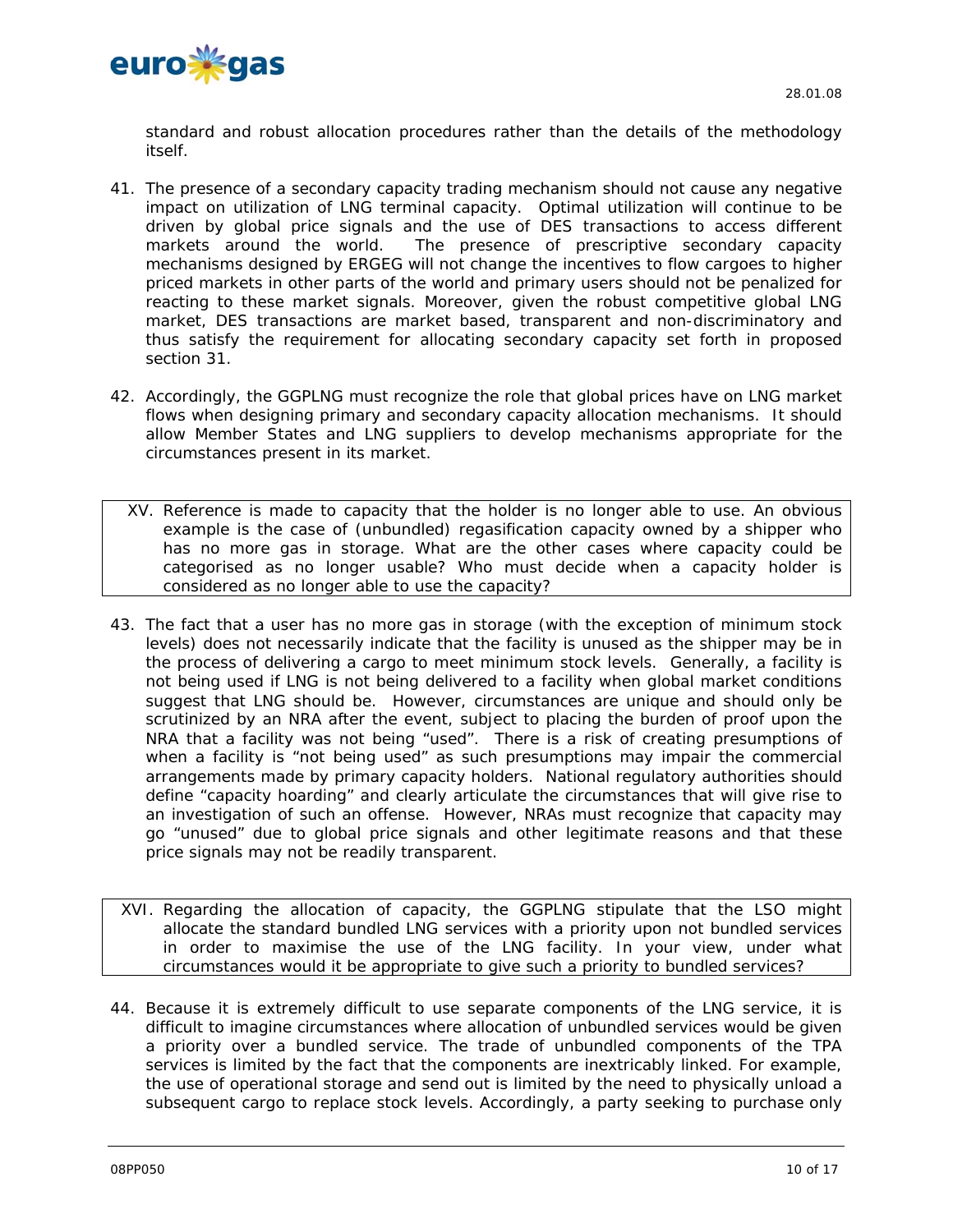

send out capacity will also need to compensate the primary capacity holder for replacing the gas in store with a new cargo and such compensation would include price risk and lost option value. Although this is possible, the example highlights the difficulty in selling parts of the bundled LNG regasification service as separate unbundled components.

- XVII. The GGPLNG tries to assure the optimum utilisation of the terminal and to avoid capacity hoarding by promoting capacity reallocations when appropriate. How can the balance be struck between the promotion of the secondary market of capacity and the protection of primary capacity holder's interests?
- 45. In order to address this question fully, the definition of "capacity hoarding" must be provided.
- 46. It is difficult to strike a balance between the interests of primary capacity holders and promotion of secondary capacity trading if the two categories are given equal priority. NRAs must recognize that primary capacity holders have made financial commitments that have allowed the facilities to be built in the first instance. Accordingly, the interests of primary capacity holders can be protected if 1) they are fairly compensated for the market value of the surrendered capacity as well as any other reasonable costs and risks incurred (e.g., liability associated with the negligent use of the facility by a secondary shipper), 2) the details of the capacity hoarding mechanism are agreed by all parties, including the NRA, prior to finalization of the relevant commercial arrangements and 3) primary capacity holders are fully compensated for changes to the agreed mechanism imposed by NRAs after commercial agreements have been completed. Again, there is a danger that regulators supplant its interpretation of what constitutes "optimal" utilization as this may be inconsistent with the commercial realities of the global gas market.

XVIII. The GGPLNG distinguish between punctually unused capacity and systematically underutilised capacity:

- The definition of unused capacity refers to a deadline by which the capacity holder must nominate its use. This concept is defined in Regulation 1775/2005, art. 2.4. Do market players agree with the definition of unused capacity? Is a more or less detailed definition needed? What conditions/circumstances should be taken into account when assessing whether capacity is effectively used or not?
- 47. The definition of "unused capacity" and "capacity" set forth in Regulation 1775/2005 are not sufficiently precise to reflect the operation of LNG facilities as the definitions have been designed for pipeline systems that use day ahead (and shorter) timeframes for nominations and re-nominations. LNG nomination procedures typically do not require that tank storage capacity be nominated separately because use of the storage component is embedded, and thus implicit, in the service. In other words, a reduction of send out implies that the storage component will be used. Accordingly, the current Regulation implies that failure to nominate a berthing slot means that the facility is not being "used" when, in fact, other components of the LNG service are being used. Accordingly, the definition of "capacity" and "unused capacity" need to be made more precise to accommodate the unique circumstances of LNG facilities.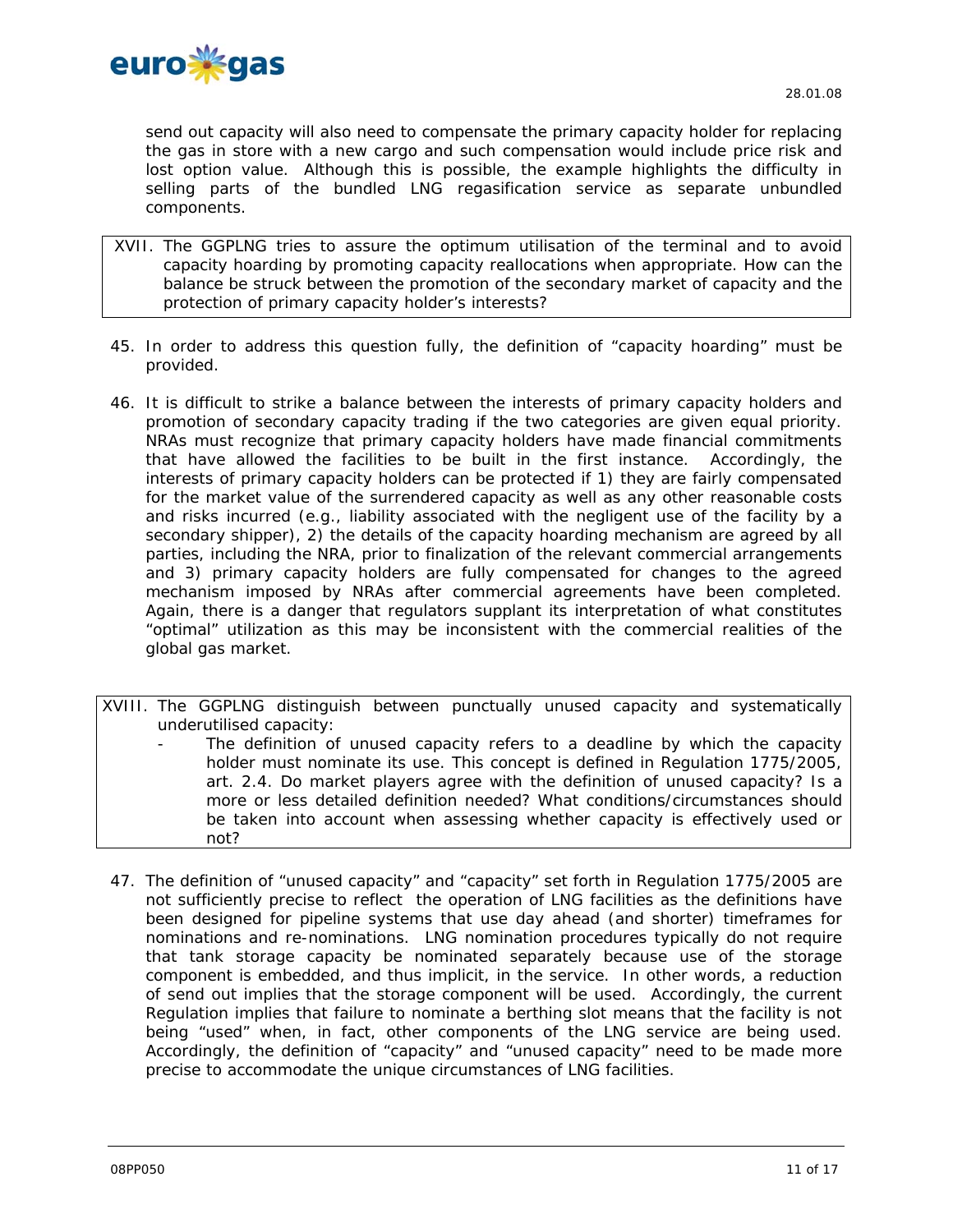

- Is there a need to distinguish between punctually unused capacity and systematically underutilised capacity as states the current draft of the GGPLNG? Is the proposed split between reallocation of unused capacity and release of underutilised capacity a good approach?
- Is it satisfactory to empower the NRA to evaluate if there has been systematic underutilisation of capacity or should the concept of 'systematic underutilisation' be described more accurately in the GGPLNG, by specifying the criteria to be used?
- 48. The prospect of stripping the primary capacity holder of its capacity rights on a permanent basis causes great concern among Eurogas members. Any procedure designed to remove property rights must be based on established and robust criteria and must carefully consider the consequences on all participants, including investors. First, the Regulations and NRAs must provide a definition of "capacity hoarding" and "systematic under utilization". Second, the rules must be clear that the relevant NRA has the burden of proof to establish that systematic under utilization has occurred. Finally, the primary capacity holder must be compensated for all losses associated with the taking of its property right – not just relief from paying future capacity charges.
- XIX. Is it necessary to impose detailed congestion management mechanisms as proposed in these GGPLNG, or should the GGPLNG content themselves a set of general principles? Are the solutions proposed in the GGPLNG adaptable to the varying, present and future, situations?
- 49. Given the difficulty of addressing the unique circumstances present in various European markets, the GGPLNG should set general principles for LNG congestion management.

| XX. Setting the right deadline or notice period is considered as a key factor for the |
|---------------------------------------------------------------------------------------|
| congestion management procedures. Comments on this issue would be welcome.            |
| Should the GGPLNG include more or less detailed/prescriptive provisions on            |
| deadline/notice periods regarding unused capacity?                                    |
| What circumstances should be taken into account by the LSO/NRA when                   |
| determining/approving notice periods. Is there a single specific deadline/notice      |
| period appropriate for all solutions? If so, what could it be?                        |
| Is the NRA the most appropriate party to define the deadline or notice period?        |
| Otherwise, who should be responsible for setting the deadline/notice periods?         |

50. Proposed section 38 (a) attempts to strike a reasonable balance between the right of a primary shipper to retain flexibility and value in the capacity paid for and the interests of a potential secondary shipper. Specifically, the notice period "must be long enough to allow for another shipper to organize a shipment and short enough to allow capacity holder to determine which capacity it is not using". However, the flaw with this approach is that it deprives the primary shipper of its contractual rights to use capacity and grants that right to a secondary shipper. Specifically, at a specific point in time, the primary capacity holder is no longer entitled to "organize a shipment" but a secondary shipper is so entitled. Given that the primary capacity holder has financially backed the development of the asset in the first instance, it seems that the proposed mechanism results in unequal treatment. If NRAs are insistent that secondary shippers be given such preferential rights, then primary shippers must be compensated accordingly.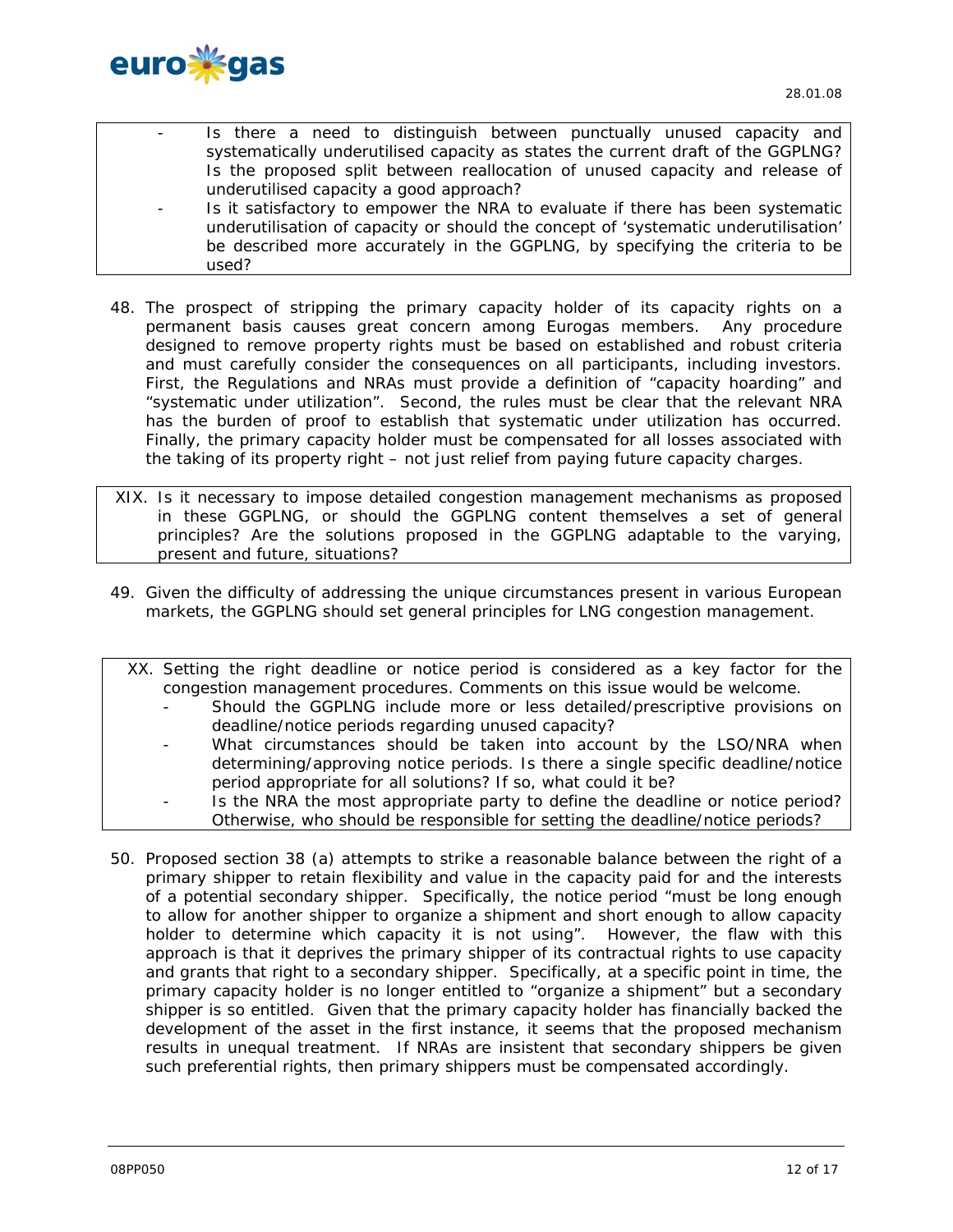

- 51. Given the different market circumstances, including shipping times and the presence of a traded wholesale market, individual Member State NRAs must establish the appropriate balance. In addition, the individual NRAs can consider the impact of the deadline (and corresponding reduction in flexibility) on the value of the commercial service and the impact on supply security. The choice of the appropriate deadline must be justified and take into consideration local circumstances.
- XXI. The GGPLNG establish the principles to release underutilised capacity, setting some detailed circumstances where this may happen and assigning responsibilities to NRAs. Should the GGPLNG be more or less prescriptive on this issue? Do the circumstances set out in the GGPLNG cover all present and future circumstances where underutilized capacity should be released? Would a less constraint mechanism be preferable?
- 52. The congestion management principles contained in the proposed regulations must recognize the unique aspects of the LNG industry and the difficulty in applying congestion management mechanism designed for storage and pipelines to the global LNG industry. Congestion management principles work very well for a highly interconnected gas network with multiple shippers holding title to gas in a commingled stream. The LNG industry, although globally interconnected, is much different in that the time frame needed to manage cargo delivery is much longer than that needed by an interconnected pipeline network. Nonetheless, global LNG suppliers retain a degree of flexibility and optionality in their portfolios which is growing. Furthermore, as the industry develops, the ability to adjust deliveries on shorter notice to take advantage of price volatility and arbitrage will expand. Accordingly, when dictating the congestion management obligations applicable to an LNG facility, NRAs must act cautiously so as not to eliminate or reduce commercial value.
- 53. A primary capacity holder retains a high degree of flexibility in the use of its capacity in order to optimize the commercial position in its global portfolio (or the global portfolio of its LNG supplier). To optimize a global portfolio, an LNG supplier may need to adjust the various components of the regasification service. For example, the primary capacity holder may be using the storage component to manage the timing of a shipping schedule.<sup>9</sup> Accordingly, failure to nominate a berthing slot or send out does not mean that other components of the bundled service are not being used. However, since no one would use a berthing slot if it did not come with other components of the service, it does not seem efficient to develop a mechanism to sell berthing slots in the secondary market. It would also be inefficient to design a service to compel the secondary sale of a bundled service if at least one of the components is being used by the primary shipper.
- 54. Accordingly, failure to nominate a berthing slot should not be deemed as unused capacity if this means that the user / holder of the capacity must surrender its commercial interest by forfeiting its right to use all the service components. If Member State regulators believe it is necessary to compel forfeiture of flexibility in order to satisfy the UIOLI principle, then primary users must be compensated fully for the quantifiable loss of flexibility and other reasonable cost exposure. Accordingly, proposed GPPLNG section 36 must be clarified to insure that the "reasonable price" of capacity offered on the secondary market includes compensation for lost market value associated with surrendering rights to flexibility and other reasonable cost exposure.

<sup>&</sup>lt;sup>9</sup> An LNG supplier may reduce send out in order accommodate a delay in subsequent ship arrival as this is necessary to maintain minimum stock levels. In addition, a supplier may be serving seasonal load and will hold gas in stock for months. Thus the facility is being "used".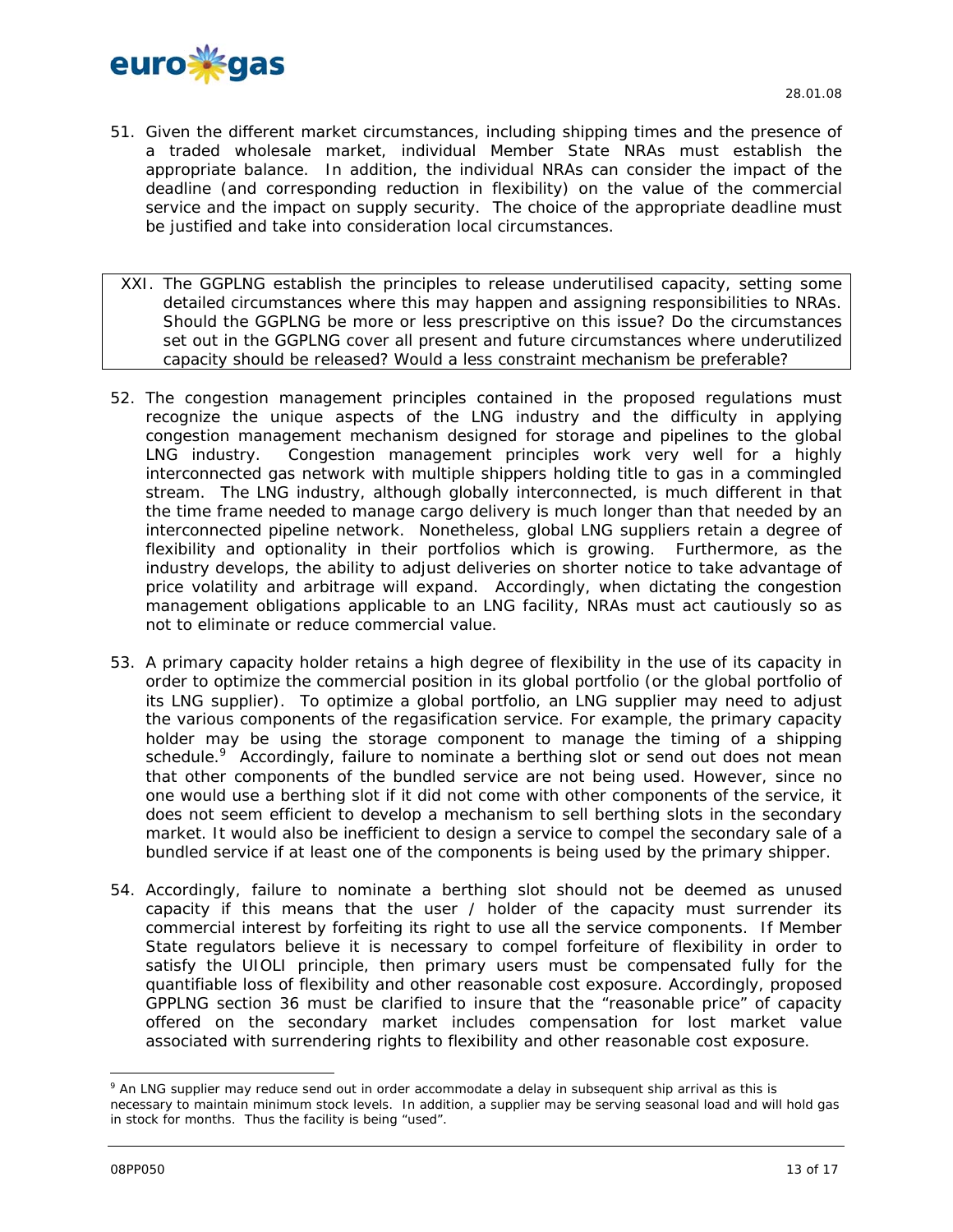

- 55. It is difficult to determine when capacity is not being used and "hoarded" and the consequences of taking capacity rights away from the property owner are significant. Accordingly, the burden of proof should be placed directly on the Member State regulator and complaining parties to demonstrate that capacity is not being used and would have been used had the primary shipper relinquished capacity in the secondary market.<sup>10</sup>
- 56. The complexity of this issue is addresses by proposed section 38 (a), which attempts to strike a reasonable balance between the interests of primary capacity holders who support investment in LNG facilities and a class of secondary shippers who do not yet exist. Moreover, proposed section 38 (a) should require the NRA to make a definitive determination prior to investment so that interested parties can calculate any loss of value associated with restrictions on flexibility such that the value can be considered as part of the total value of the LNG investment. Specifically, the notice period "must be long enough to allow for another shipper to organize a shipment and short enough to allow capacity holder to determine which capacity it is not using. Together with the scheduling procedures, it must be submitted to consultation according to § 10a herein. The notice period shall be defined by the NRA based on the opinion of existing capacity holders and other market participants in the public consultation."
- 57. Given the complexity of the Congestion Management issues, the GGPLNG should adopt the following general principles for Member State NRAs to consider when satisfying this requirement:
	- a) The GGPLNG should define "capacity hoarding" so that it can be applied across all Member States and be used for all gas assets.
	- b) The GGPLNG should require all Member States to establish a congestion management mechanism after a transparent and public consultation. The Congestion Management mechanism must be expressly approved by the relevant NRA *prior to* finalization of the commercial arrangements applicable to the LNG facility.
	- c) The Congestion Management mechanism must reflect the unique circumstances of the relevant market, including the applicable regulatory framework for recovery of asset investment. The mechanism should also reflect how utilization risk of the investment is managed, by whom (e.g., the primary shipper, the LSO or other network users), and specify how the congestion management mechanism will impact allocation of utilization risk.
	- d) The mechanism should not be unduly prescriptive by requiring an auction for allocation of secondary capacity if it is clear that OTC markets (including the market for DES transactions) are sufficiently robust to achieve efficient use of capacity.
	- e) The mechanism must address credit and liability issues associated with use by the secondary shipper, including the cost to the primary shipper of failing to deliver a cargo.
	- f) The tariff charged to the primary capacity holder must reflect the diminution of flexibility caused by adoption of a secondary capacity mechanism. In addition, the GGPLNG should require that all secondary capacity and UIOLI mechanisms compensate the primary shipper for the

<sup>&</sup>lt;sup>10</sup> This may require proof that global LNG prices would have resulted in gas being delivered to the LNG terminal in question.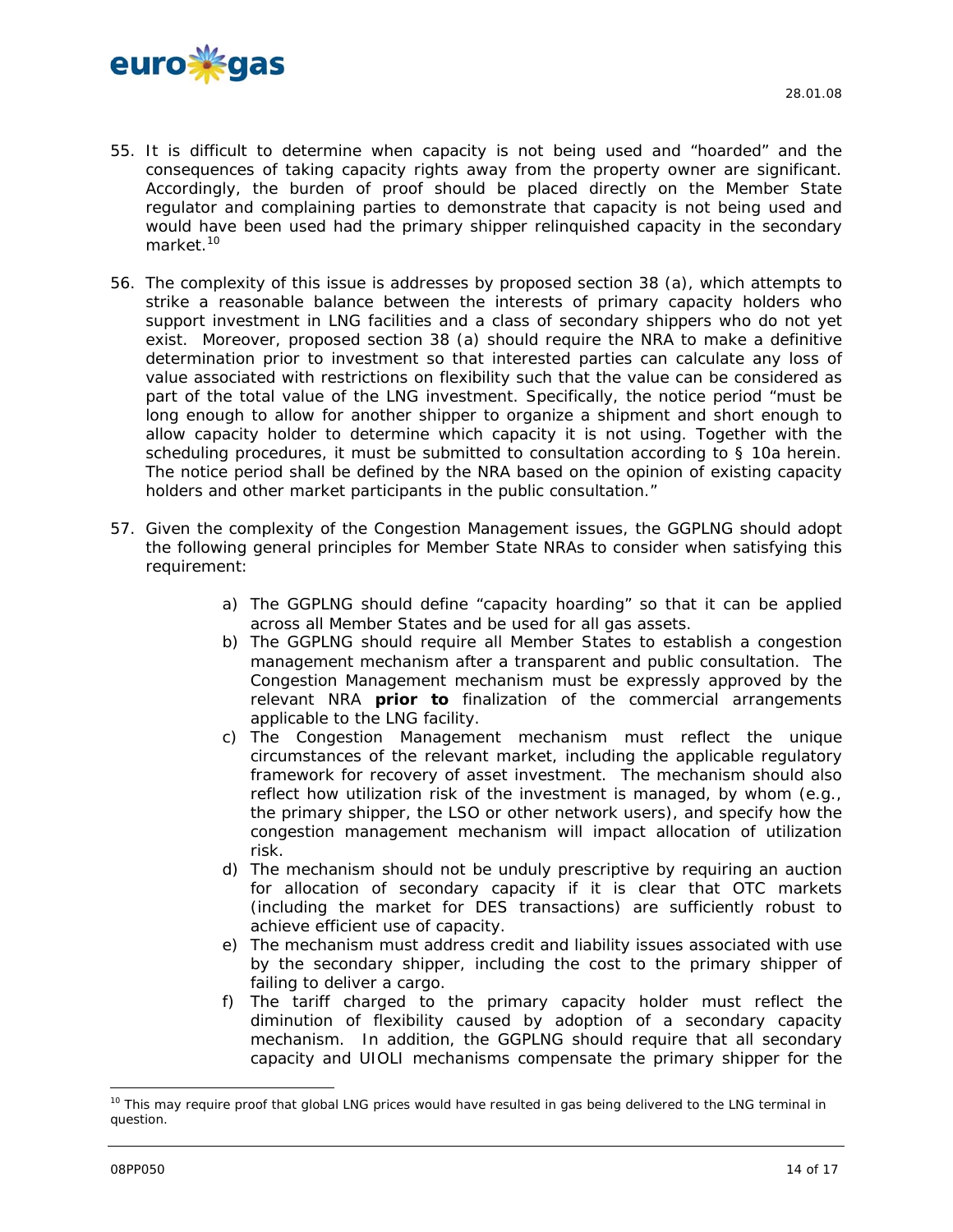

market value of the capacity surrendered and other reasonable costs associated with the use of the capacity by a secondary shipper. These costs would include reimbursement for the secondary shipper's failure to evacuate space in the storage tanks in a timely fashion.

- g) Secondary shippers must be bound by the same rules designed to prevent capacity hoarding. In other words, secondary shippers must release capacity not "used".
- h) The GGPLNG should require that the relevant NRA has the burden of proof to establish that the facility is not being used and should have been used by the primary shipper in the relevant time frame and such burden can only be met by substantial evidence.

# **TRANSPARENCY REQUIREMENTS**

XXII. The GGPLNG try to summarise the most important operational and commercial information to be published by the LSOs. What other types of information should the LSOs provide to the market to improve the transparency and the efficiency of the market?

XXIII. In your view, are there other points regarding transparency that should be addressed in the GGPLNG?

- 58. Generally, the proposed transparency provisions seem thorough and robust. However, the proposed rules state that LSOs "shall make public the amount of gas in storage, inflows and outflows . . . [and] [t]he information shall be updated at least every day."
- 59. Eurogas does not object to disclosure of this information in a manner that is consistent with treatment of similarly situated facilities. However, some LNG facilities may have only one or two shippers and thus disclosure may impair commercial activity. Accordingly, NRAs must examine disclosure requirements on a case by case basis, consistent with the procedural protections provided by the current "3 –shipper rule".
- 60. Eurogas is not essentially opposed to removing the 3-minus rule from the Gas Regulation as long as the level-playing field is maintained in all markets and there is balance between the benefit of its removal and appropriate protection of commercial interest of individual market players.

# **TRADING OF CAPACITY RIGHTS**

- XXIV. Opinions have been expressed that in some markets, organised trading of capacity rights might not be necessary, or that the benefits this trading provide to LNG terminal users could be reached by other means. Is an organised secondary capacity market in the terminal useless, useful or necessary? Should the GGPLNG recommend the creation of a secondary market for capacity or should this be left to each LSO or NRA's appraisal?
- 61. The competitive global LNG industry is accustomed to using DES transactions as the means to access secondary capacity. In addition, the excessive cost and complexity of establishing an explicit secondary capacity market could outweigh any benefits. Moreover, there is a significant risk that the zeal to create secondary markets will impair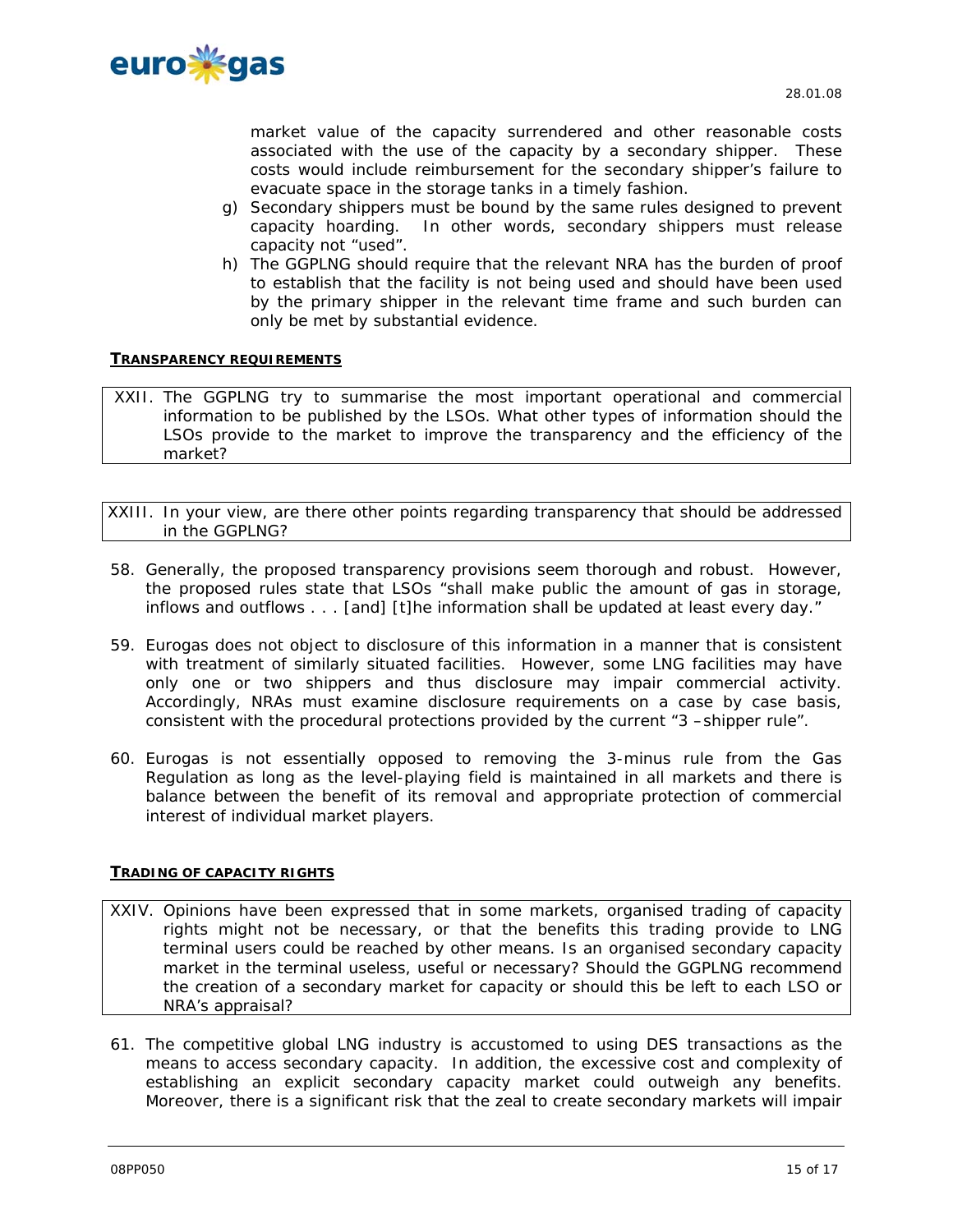

the efficient use of capacity by primary users. Accordingly, an organized secondary capacity market for LNG is of little use.

XXV. Considering a need for a secondary capacity market in the terminal, what features would be needed for an efficient functioning of this market? Comments on this issue would be welcome, i.e.:

- How crucial is contracts' standardisation for the development of secondary market?

62. Standardization of the secondary market has already taken place in the global LNG industry and will continue to evolve, driven by competition. LSOs should not hinder development of secondary capacity trading and could facilitate such trading by cooperating with ship vetting and gas quality assurance. However, secondary use of capacity requires the cooperation of the primary shipper due to its need to manage stock and the shipping schedule. So long as the primary shipper is fairly compensated for market value and other risk, then secondary capacity trading will emerge and supplement use of DES transactions.

Should contracted capacity that has not been nominated be offered on the secondary market by the LSO if the capacity owner does not do it?;

- 63. Giving the LSO responsibility for marketing secondary capacity is difficult because they are not as well placed to market the capacity as the primary capacity holder, thus increasing the risk of underutilization. In addition, unless the LSO is compensated for its efforts, they lack incentive to market the secondary capacity, especially if a ship or pay agreement has covered all fixed costs and the LSO's return on investment. Furthermore, if the primary shipper is required to surrender unused capacity to the LSO for subsequent marketing, the primary shipper should be relieved of any obligation to pay for such capacity; regardless of whether it is subsequently sold. We note that the Belgian LSO has the ability to market unused capacity. To our knowledge, it has never done so successfully.
- What is your interest in the offer/demand of not bundled capacities on the secondary market (e.g., berthing capacity, storage capacity etc.)? Have you encountered obstacles regarding this that would justify developing more specific rules about the trading of not bundled LNG services in the GGPLNG?
- 64. The trade of unbundled components of the TPA services is limited by the fact that the components are inextricably linked. For example, the use of operational storage and send out is limited by the need to physically unload a subsequent cargo to replace stock levels. Accordingly, a party seeking to purchase only send out capacity will also need to compensate the primary capacity holder for replacing the gas in store with a new cargo and such compensation would include price risk and lost option value. Although this is possible, the example highlights the difficulty in selling parts of the bundled LNG regasification service as separate unbundled components.
- 65. The creation of such services would certainly not hinder global trade or OTC development of LNG capacity products but many Eurogas members doubt the level of interest of offering unbundled access/capacity services at LNG facilities and even the possibility of offering interruptible regasification capacity.